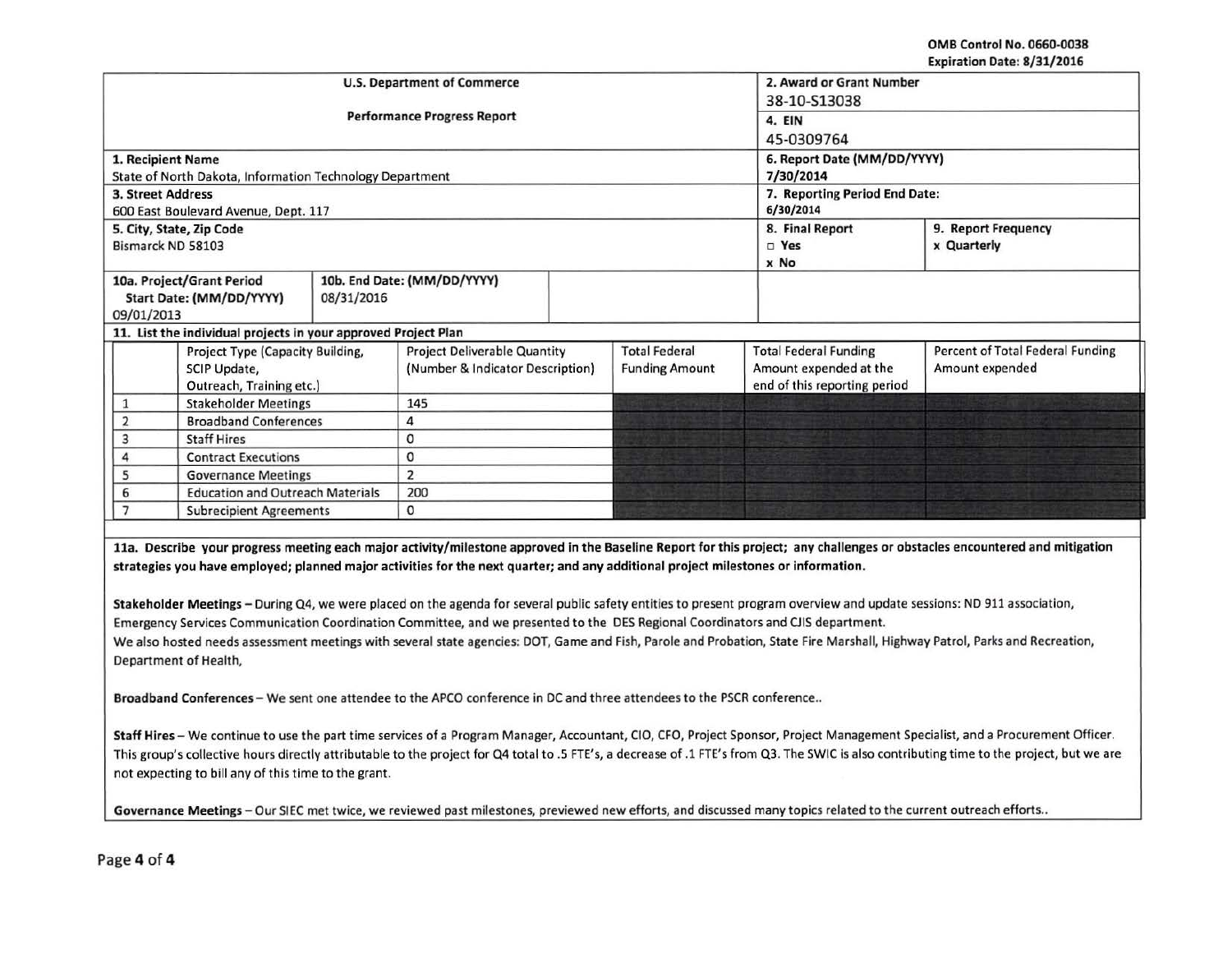Our governance rewview is in draft form. We will distribute it to the SIEC and other stakeholders before deciding on a couse of action.

11b. If the project team anticipates requesting any changes to the approved Baseline Report in the next quarter, describe those below. Note that any substantive changes to the Baseline Report must be approved by the Department of Commerce before implementation.

N/A

llc. Provide any other information that would be useful to NTIA as it assesses this project's progress.

Individual staff FTE calculations will vary each quarter, with some support staff not always contributing each quarter, though they still remain a part of the team.

lld. Describe any success stories or best practices you have identified. Please be as specific as possible.

<sup>~</sup>------ -- ----------------- ------·-···-

12. Personnel

12a. If the project is not fully staffed, describe how any lack of staffing may impact the project's time line and when the project will be fully staffed.

The project is fully staffed, individual times will vary by quarter.

12b. Staffing Table

| FTE % | <b>Project(s) Assigned</b>                                              | Change                                                                                                                                |
|-------|-------------------------------------------------------------------------|---------------------------------------------------------------------------------------------------------------------------------------|
| 47    | Development of program activities and oversight of Subcontractors       | No Change                                                                                                                             |
|       | Oversight of Program Manager and Subrecipient, steering of project      | No Change                                                                                                                             |
|       | Oversight of project, interface with Governor's Office                  | No Change                                                                                                                             |
|       | Oversight of financial planning, tracking, and reporting practices      | No Change                                                                                                                             |
|       | Execution of financial tracking, and reporting practices                | No Change                                                                                                                             |
|       | Development of project management methodology                           | No Change                                                                                                                             |
|       | Develop, implement, and oversight of contract for subrecipient services | No Change                                                                                                                             |
|       | Add Row<br>Remove Row                                                   |                                                                                                                                       |
|       |                                                                         |                                                                                                                                       |
|       | 13. Subcontracts (Vendors and/or Subrecipients)                         | 13a. Subcontracts Table – Include all subcontractors. The totals from this table must equal the "Subcontracts Total" in Question 14f. |